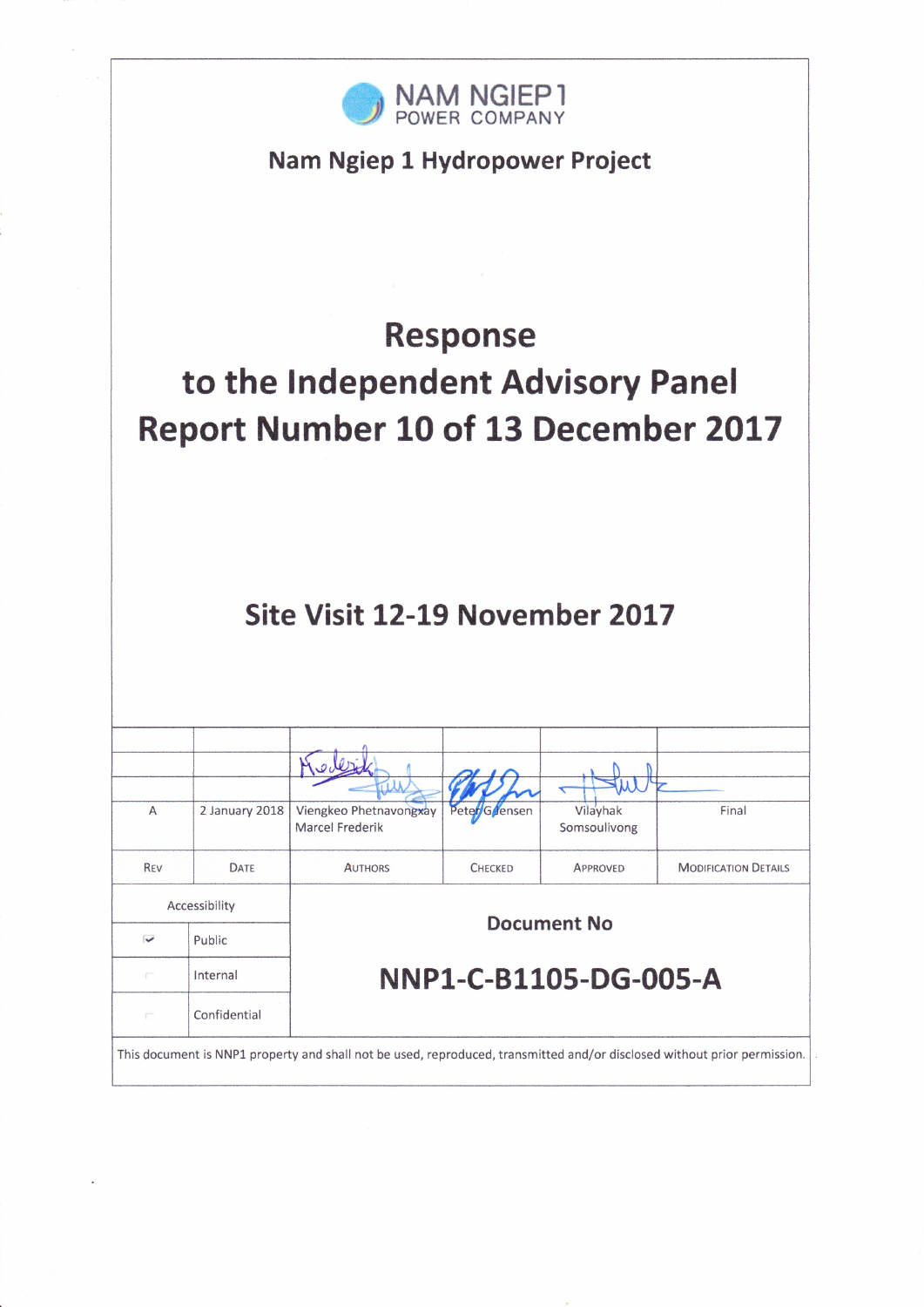## Response to the Independent Advisory Panel Report Number 10 of 13 December 2017 (Site Visit 12‐19 November 2017)

#### **Introduction**

This document contains the response of Nam Ngiep 1 Power Company to the findings and recommendations of the Independent Advisory Panel (IAP) expressed in their Report No 10 of 13 December 2017. It should be noted that where NNP1PC is silent about a statement, comment or recommendation of IAP, this does not imply acceptance or agreement.

The Nam Ngiep 1 Power Company is committed and obligated to strictly comply with the environmental and social safeguards of ADB and the Government of Lao PDR. In particular, as a borrower of loans from ADB, the Company, in accordance with the ADB Safeguard Policy Statement of 2009, is required to engage an Independent Advisory Panel to monitor the project and provide balanced and objective technical opinions on the Project's compliance with the environmental and social safeguard requirements of ADB and the Government of Lao PDR.

In the period from 12‐19 November 2017, the IAP conducted their tenth monitoring mission to the Nam Ngiep 1 Hydropower Project. The findings and recommendations of the IAP are publicly available and their reports can be downloaded from the website of Nam Ngiep 1 Power Company, http://namngiep1.com/

The Nam Ngiep 1 Hydropower Project is located on the Nam Ngiep River, which flows about 160 km from the mountainous area of Xieng Khuang Province in the centre of Lao PDR through Xaysomboun Province to the plains of Borikhamxay Province until its confluence with the Mekong River. The Project consists of a 167 m high main dam and a smaller 20 m high re‐regulating dam downstream of the main dam. The Project will have two powerhouses, one at the main dam with an installed capacity of 272 MW and the other powerhouse at the re-regulating dam with an installed capacity of 18 MW. The main dam will form a 70 km long and 67 km<sup>2</sup> large reservoir which will inundate four villages in the lower part of the reservoir and impact agricultural land belonging to three villages in the upper part. The re-regulating pond formed by the small dam will inundate one village.

The construction works started in August 2014 and the overall progress of work is about 90 % complete. The inundation of the reservoir is planned to start in May 2018 and the Project will commence generation of electricity by February 2019.

The Company is working closely with the Government of Lao PDR at all levels, international organisations and local people to adhere to the Company's obligations under the Concession Agreement, national legal framework, Lenders' environmental and social safeguard policies and international best practices. The ultimate goal is to avoid and minimise the Project's footprint on the environment, and in line with the policies laid down in the National and Provincial Socio‐Economic Development Plans, contribute to the long-term sustainable development of the country and in the Provinces where the Company operates.

For further reading and understanding about the environmental and social management of the Project, please visit the Company Website http://namngiep1.com/ where detailed information about the design and progress of implementation of the environmental and social management plans and programmes are available.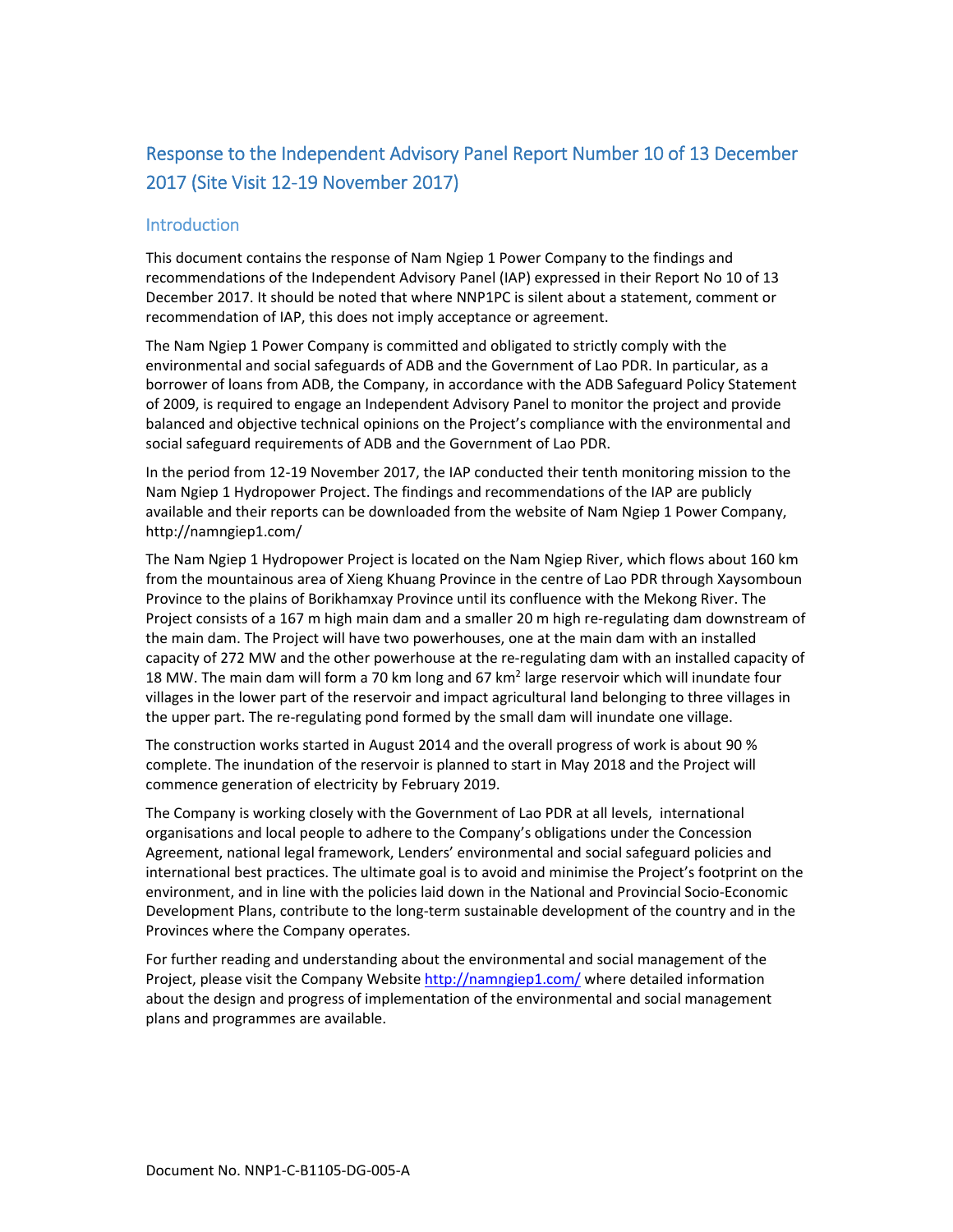# Nam Ngiep 1 Power Company's Response to Report Number 10, dated 13 December 2017 of the Independent Advisory Panel on the Nam Ngiep 1 Hydropower Project, Lao PDR

#### Independent Advisory Panel Tenth Site Visit, 12‐19 November 2017

| No.       | <b>Resettlement Issue</b>                                                                                                                                       | <b>Status</b>                                                                                                                                                                                                                                                                                                                                                                                                                                                                                                                                                                                                                                                           | <b>IAP comments and recommendations</b>                                                                                                                                                                                                                                                                                                                                                                                                                                                                                                                                                                                                                                                                                                                                                                                                                   | Level of<br>concern <sup>1</sup> | <b>NNNP1PC Response</b>                                                                                                                                                                                                                                                                                                                                                                                                                                                                                                                                                                                                                                    |
|-----------|-----------------------------------------------------------------------------------------------------------------------------------------------------------------|-------------------------------------------------------------------------------------------------------------------------------------------------------------------------------------------------------------------------------------------------------------------------------------------------------------------------------------------------------------------------------------------------------------------------------------------------------------------------------------------------------------------------------------------------------------------------------------------------------------------------------------------------------------------------|-----------------------------------------------------------------------------------------------------------------------------------------------------------------------------------------------------------------------------------------------------------------------------------------------------------------------------------------------------------------------------------------------------------------------------------------------------------------------------------------------------------------------------------------------------------------------------------------------------------------------------------------------------------------------------------------------------------------------------------------------------------------------------------------------------------------------------------------------------------|----------------------------------|------------------------------------------------------------------------------------------------------------------------------------------------------------------------------------------------------------------------------------------------------------------------------------------------------------------------------------------------------------------------------------------------------------------------------------------------------------------------------------------------------------------------------------------------------------------------------------------------------------------------------------------------------------|
| <b>R4</b> | Many PAP in Zone 2LR<br>stated repeatedly they<br>prefer not to resettle<br>at the Houay Soup<br>resettlement area;<br>that instead they will<br>self-resettle. | Based on CA, NNP1PC is<br>responsible for: (i) resettling<br>PAP at Houay Soup; or, (ii)<br>paying cash to PAP for self-<br>resettlement based on unit<br>compensation rates<br>Official cut-off-date for the<br>$\bullet$<br>project area is 11 April 2014<br>As of mid-November 2017,<br>NNP1PC reports: 84.5% of<br>for<br><b>PAHs</b><br>opted<br>self-<br>resettlement, 10.6% opted to<br>resettle<br>HSRA,<br>at<br>the<br>remaining 4.9% or 22 hh had<br>not decided: 21 families<br>refuse to register their assets;<br>13 households refuse to sign<br>asset notifications; and, 9<br>households choose not to<br>self-resettle.<br>The GOL is<br>negotiating. | NNP1PC and the GOL continue to make<br>significant progress in resolving resettlement<br>issues.<br><b>Recommendations</b><br>The IAP recommends that NNP1PC should<br>$\bullet$<br>continue to work with GOL officials to<br>resolve all resettlement issues in zone<br>2LR, with GOL officials taking the lead.<br>The IAP recommends that NNP1PC<br>continue to work with RMU to accelerate<br>consideration of self-resettlement plans<br>and payment of compensation.<br>NNP1PC should work with GOL officials to<br>develop a mechanism for managing<br>Community Development Funds to support<br>PAP development in key Project villages<br>following COD. Depending on the availability<br>of funds and the implementation<br>arrangements, villages where many PAP have<br>self-resettled could be considered for use of<br>some of these funds. | High                             | • NNP1PC will continue to work<br>with GOL officials to resolve all<br>resettlement issues in Zone<br>2LR, with GOL officials taking<br>the lead.<br>• NNP1PC will continue to work<br>with RMU to accelerate<br>consideration of self-<br>resettlement plans and<br>payment of compensation.<br>• NNP1PC has planned for this,<br>as described in detail in<br>Section 8.5 of the REDP-U2LR,<br>available on the Company and<br>ADB websites. The scheduled<br>timeframe is: "The Company<br>will initiate discussions with<br>the Government on the fund<br>management procedures and<br>plan for the utilization of the<br>funds early in 2018 - and at |

#### Summary of Resettlement Issues

<sup>1</sup> Level of Concern: Low - action recommended within 6 months; Medium - action recommended within 1-2 months; Urgent/Very High/High - immediate action recommended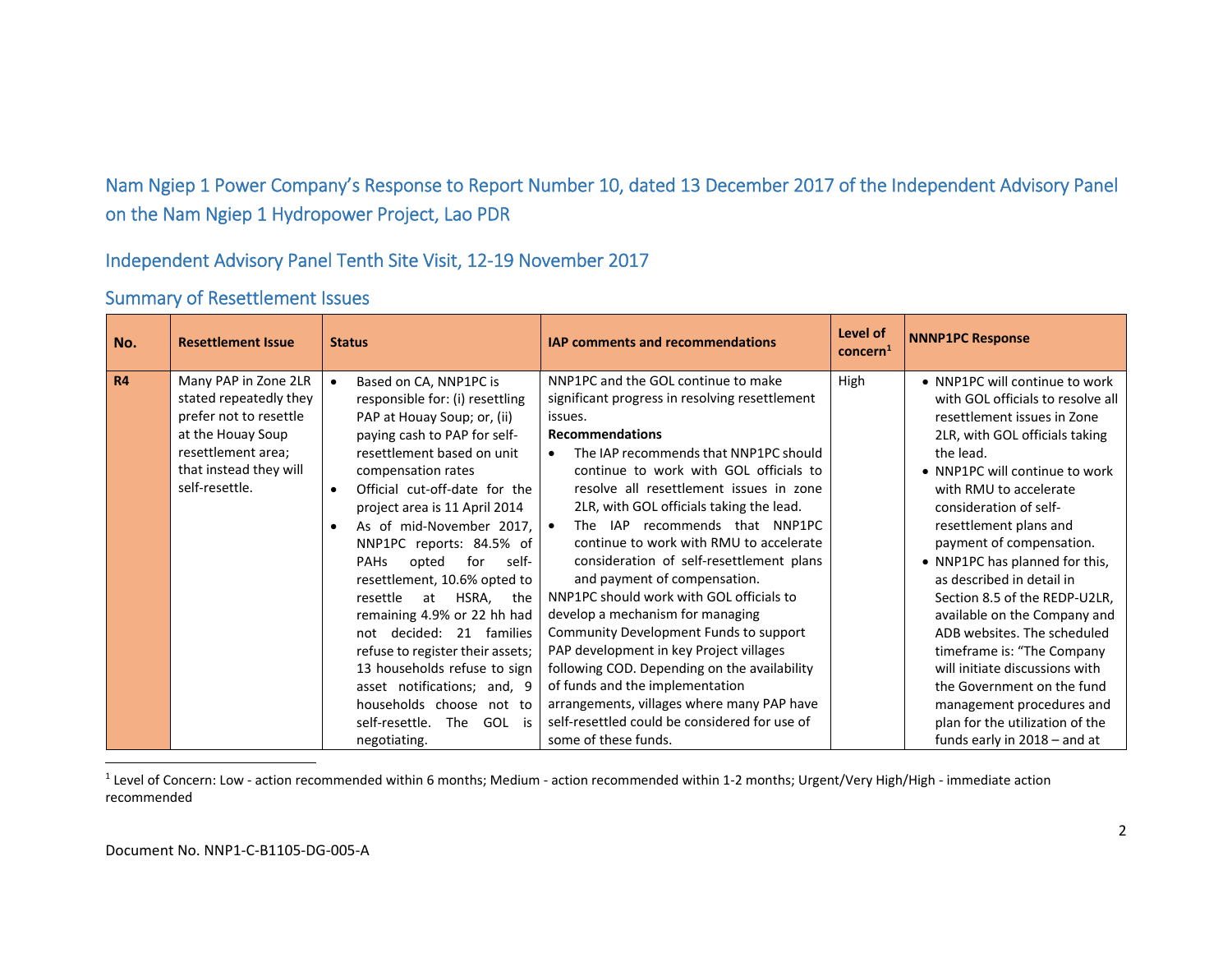| No.       | <b>Resettlement Issue</b>                                               | <b>Status</b>                                                                                                                                                                                                                                                                                                                                                                                                                                                                                                                                                          | <b>IAP comments and recommendations</b>                                                                                                                                                                                                                                                                                                                                                                                                                                                                                                                                                                                                                                                                                                                                                                                                                                                                  | Level of<br>concern <sup>1</sup> | <b>NNNP1PC Response</b>                                                                                                                                                                                                                                                                                                                                                                                                                                                                                                                                                                                                                   |
|-----------|-------------------------------------------------------------------------|------------------------------------------------------------------------------------------------------------------------------------------------------------------------------------------------------------------------------------------------------------------------------------------------------------------------------------------------------------------------------------------------------------------------------------------------------------------------------------------------------------------------------------------------------------------------|----------------------------------------------------------------------------------------------------------------------------------------------------------------------------------------------------------------------------------------------------------------------------------------------------------------------------------------------------------------------------------------------------------------------------------------------------------------------------------------------------------------------------------------------------------------------------------------------------------------------------------------------------------------------------------------------------------------------------------------------------------------------------------------------------------------------------------------------------------------------------------------------------------|----------------------------------|-------------------------------------------------------------------------------------------------------------------------------------------------------------------------------------------------------------------------------------------------------------------------------------------------------------------------------------------------------------------------------------------------------------------------------------------------------------------------------------------------------------------------------------------------------------------------------------------------------------------------------------------|
|           |                                                                         | For PAP refusing to decide, GOL<br>will require resettlement at HSRA                                                                                                                                                                                                                                                                                                                                                                                                                                                                                                   |                                                                                                                                                                                                                                                                                                                                                                                                                                                                                                                                                                                                                                                                                                                                                                                                                                                                                                          |                                  | least not later than six months<br>before COD. Training of the<br>respective committees<br>involved is intended to start<br>after finalization of these<br>procedures and could start as<br>early as in the second half of<br>2018".                                                                                                                                                                                                                                                                                                                                                                                                      |
| <b>R5</b> | Outstanding<br>grievances of PAP self-<br>resettlers from<br>Hatsaykham | 100% of households from<br>$\bullet$<br>Zone 3 have been paid<br>compensation<br>20 + 4 split PAP households<br>$\bullet$<br>from Ban Hatsaykham have<br>moved to HSRA<br>18 + 4 split PAP households<br>$\bullet$<br>have been successfully self-<br>resettled<br>Some resettlers from<br>Hatsaykham interviewed by the<br>IAP reported that they continued<br>to be confronted by previous<br>occupants of land at HSRA;<br>previous occupants both from<br>Hat Gniun and Hatsaykham. The<br>Hatsaykham resettlers being<br>confrontational also were<br>resettlers. | Resettlers from Hatsaykham are<br>$\bullet$<br>generally satisfied with conditions at<br>HSRA.<br>Confrontation between resettlers and<br>$\bullet$<br>previous occupants of land at HSRA<br>creates tension and potential conflict<br>among residents.<br>HSRA resettlers who are confronted by<br>$\bullet$<br>previous land occupants suffer from<br>anxiety, lack of confidence, and concern<br>about their future at HSRA.<br><b>Recommendations</b><br>The IAP recommends that E&S<br>management support the GOL to resolve<br>outstanding grievance issues. Not having<br>done so before now is causing social<br>tension and may lead to conflict as well<br>as non-compliance with the CA.<br>The IAP recommends again that resettlement<br>infrastructure at HSRA, specifically housing<br>and water supply should be inspected by<br>NNP1PC before the sub-contractors'<br>warranties expire. | Medium                           | • Noted. SMO management has<br>increased its focus on<br>completing compensation and<br>will continue to do so until<br>compensation is completed.<br>NNP1 obtained access to a<br>new, innovative Geographic<br>Information System, using a<br>large database of historic<br>satellite images, which will<br>facilitate the closure of the<br>still outstanding grievances<br>during Q1-2018.<br>• Conducting final inspections<br>of infrastructure prior to the<br>expiry of a defects warranty<br>period is a standard practice in<br>construction works, which<br>NNP1PC applies for all<br>infrastructure constructed by<br>NNP1PC. |
| <b>R7</b> | Livelihood<br>$\bullet$                                                 | The livelihood restoration<br>$\bullet$                                                                                                                                                                                                                                                                                                                                                                                                                                                                                                                                | <b>Recommendations</b>                                                                                                                                                                                                                                                                                                                                                                                                                                                                                                                                                                                                                                                                                                                                                                                                                                                                                   | Medium                           | • The Reservoir Management                                                                                                                                                                                                                                                                                                                                                                                                                                                                                                                                                                                                                |
|           | restoration of PAP                                                      | program is progressing well.                                                                                                                                                                                                                                                                                                                                                                                                                                                                                                                                           |                                                                                                                                                                                                                                                                                                                                                                                                                                                                                                                                                                                                                                                                                                                                                                                                                                                                                                          |                                  | Plan is currently being drafted                                                                                                                                                                                                                                                                                                                                                                                                                                                                                                                                                                                                           |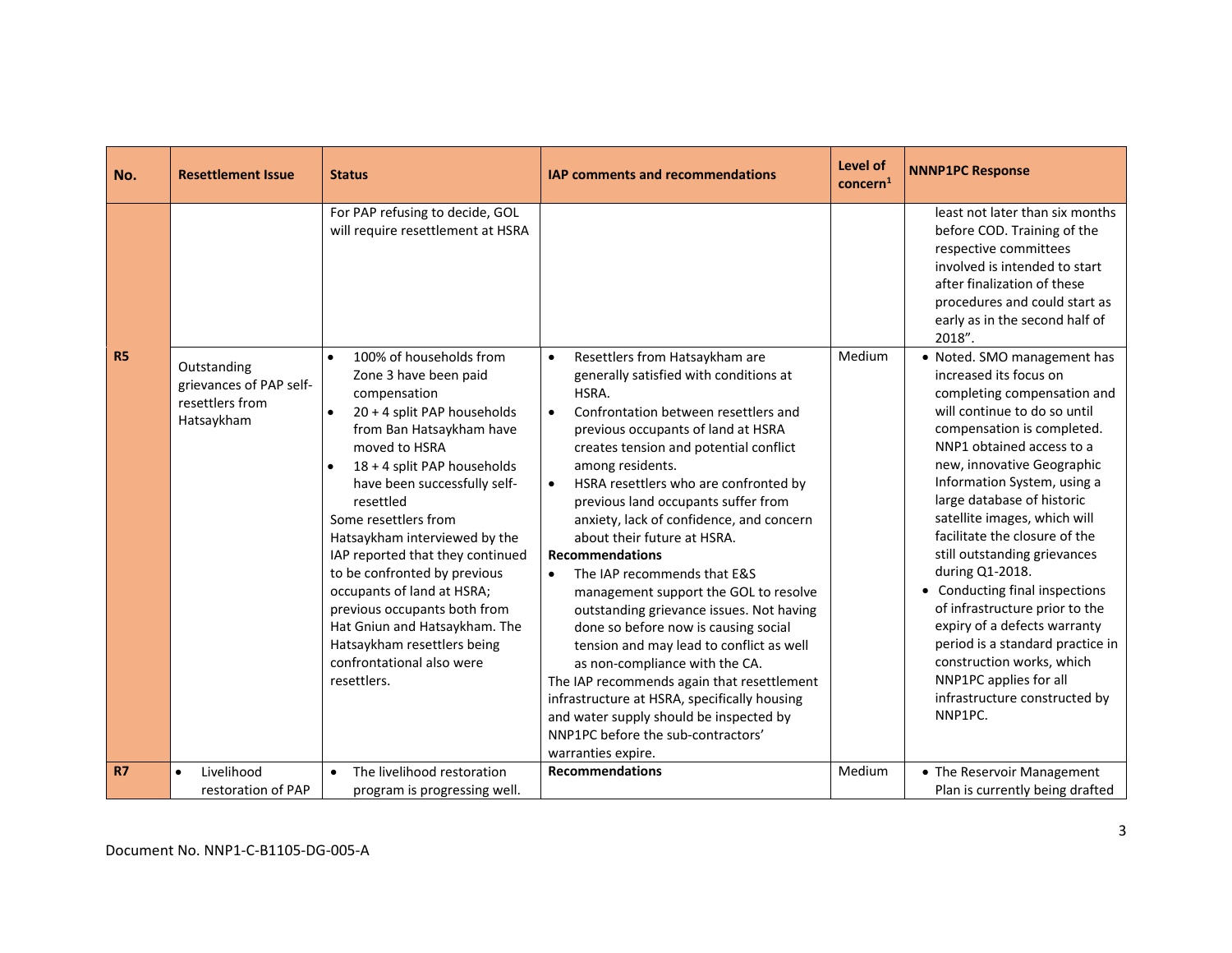| No.       | <b>Resettlement Issue</b>                                                                                                                                  | <b>Status</b>                                                                                                                                                                                                                                                                                                                                                                                                                                                                                                                                                                                                                                                                                                                         | <b>IAP comments and recommendations</b>                                                                                                                                                                                                                                                                                                                                                                                                                                                                                                                                                                                                                                                                                                                                                                                                                                                | Level of<br>concern <sup>1</sup> | <b>NNNP1PC Response</b>                                                                                                                                                                                                                                                                                                                                                                                                                                                                                                                                   |
|-----------|------------------------------------------------------------------------------------------------------------------------------------------------------------|---------------------------------------------------------------------------------------------------------------------------------------------------------------------------------------------------------------------------------------------------------------------------------------------------------------------------------------------------------------------------------------------------------------------------------------------------------------------------------------------------------------------------------------------------------------------------------------------------------------------------------------------------------------------------------------------------------------------------------------|----------------------------------------------------------------------------------------------------------------------------------------------------------------------------------------------------------------------------------------------------------------------------------------------------------------------------------------------------------------------------------------------------------------------------------------------------------------------------------------------------------------------------------------------------------------------------------------------------------------------------------------------------------------------------------------------------------------------------------------------------------------------------------------------------------------------------------------------------------------------------------------|----------------------------------|-----------------------------------------------------------------------------------------------------------------------------------------------------------------------------------------------------------------------------------------------------------------------------------------------------------------------------------------------------------------------------------------------------------------------------------------------------------------------------------------------------------------------------------------------------------|
|           | in three villages in<br>Zone 2UR<br>Policy level<br>clarification is needed<br>related to use of<br>islands and drawdown<br>zones in the NNP1<br>reservoir | During the Final Choice survey,<br>99.5% of all PAPs in 2UR<br>expressed preference for cash<br>compensation over replacement<br>land. NNP1PC considers the case<br>on replacement land closed after<br>cash compensation payments<br>have been completed.                                                                                                                                                                                                                                                                                                                                                                                                                                                                            | NNP1PC Technical Division should consult<br>$\bullet$<br>with district officials and inform PAP<br>about policies related to claiming and<br>developing islands and drawdown zones in<br>the NNP1 reservoir. The IAP is not aware<br>of this issue being addressed.<br>A fisheries management plan for the NNP1<br>reservoir should be drafted for discussion<br>with PAP and concerned GOL officials.                                                                                                                                                                                                                                                                                                                                                                                                                                                                                 |                                  | and due consideration will be<br>given to the items raised.<br>• Fisheries management is part<br>of the Reservoir Management<br>Plan currently being<br>developed.                                                                                                                                                                                                                                                                                                                                                                                        |
| <b>R8</b> | Effectiveness of<br>$\bullet$<br>the Xaysomboun<br><b>RMU</b><br>Effectiveness of<br>the Hom District<br>Coordinating<br>Committee (DCC)                   | The Xaysomboun RMU has<br>$\bullet$<br>been restructured. Support<br>and guidance is provided by<br>the governors and vice<br>governors from both XSB and<br>BKX provinces; GOL<br>effectiveness has improved<br>significantly.<br>In 2LR, 21 families refuse to<br>$\bullet$<br>register their assets; 13<br>households refuse to sign<br>asset notifications; and, 9<br>households choose not to<br>self-resettle<br>The GOL has established a<br>$\bullet$<br>Special Task Force for 2LR<br>that is stationed full-time in<br>2LR villages.<br>PAP self-resettlers from 2LR<br>$\bullet$<br>wishing to move to<br><b>Bolikhamxay Province</b><br>continue to face delays<br>relocating due to a strict<br>moving approval process. | • Tensions continue to be addressed by<br>GOL.<br>NNP1PC continues to facilitate<br>$\bullet$<br>negotiation, arbitration, and cross-<br>provincial communication processes led<br>by the GOL<br><b>Recommendations</b><br>The IAP recommends that E&S<br>$\bullet$<br>management continue to focus on<br>resolving outstanding compensation and<br>grievance issues with PAP holdouts.<br>NNP1PC should continue to support<br>$\bullet$<br>GOL's lead to resolve issues in 2LR.<br>NNP1PC should continue to facilitate<br>$\bullet$<br>communications between Xaysomboun<br>and Bolikhamxay officials on issues<br>related to self-resettlers from 2LR to<br>Bolikhamxay Province.<br>NNP1PC staff should encourage PAP self-<br>$\bullet$<br>resettlers from 2LR to resettle at<br>Pakyong, a resettlement site with many<br>benefits in Thathom District.<br>Xaysomboun Province. | High                             | • Noted. SMO management has<br>increased its focus on<br>completing compensation and<br>will continue to do so until<br>compensation is completed.<br>• SMO is working closely with<br>the RMU from both provinces<br>to continue the<br>communication between both<br>provinces regarding issues<br>related to self-resettlers from<br>2LR to Bolikhamxay Province.<br>• Self-resettlers at Zone 2LR are<br>encouraged to resettle at<br>Pakyong. However, it remains<br>the decision by each<br>household where they choose<br>to resettle.<br>• Noted. |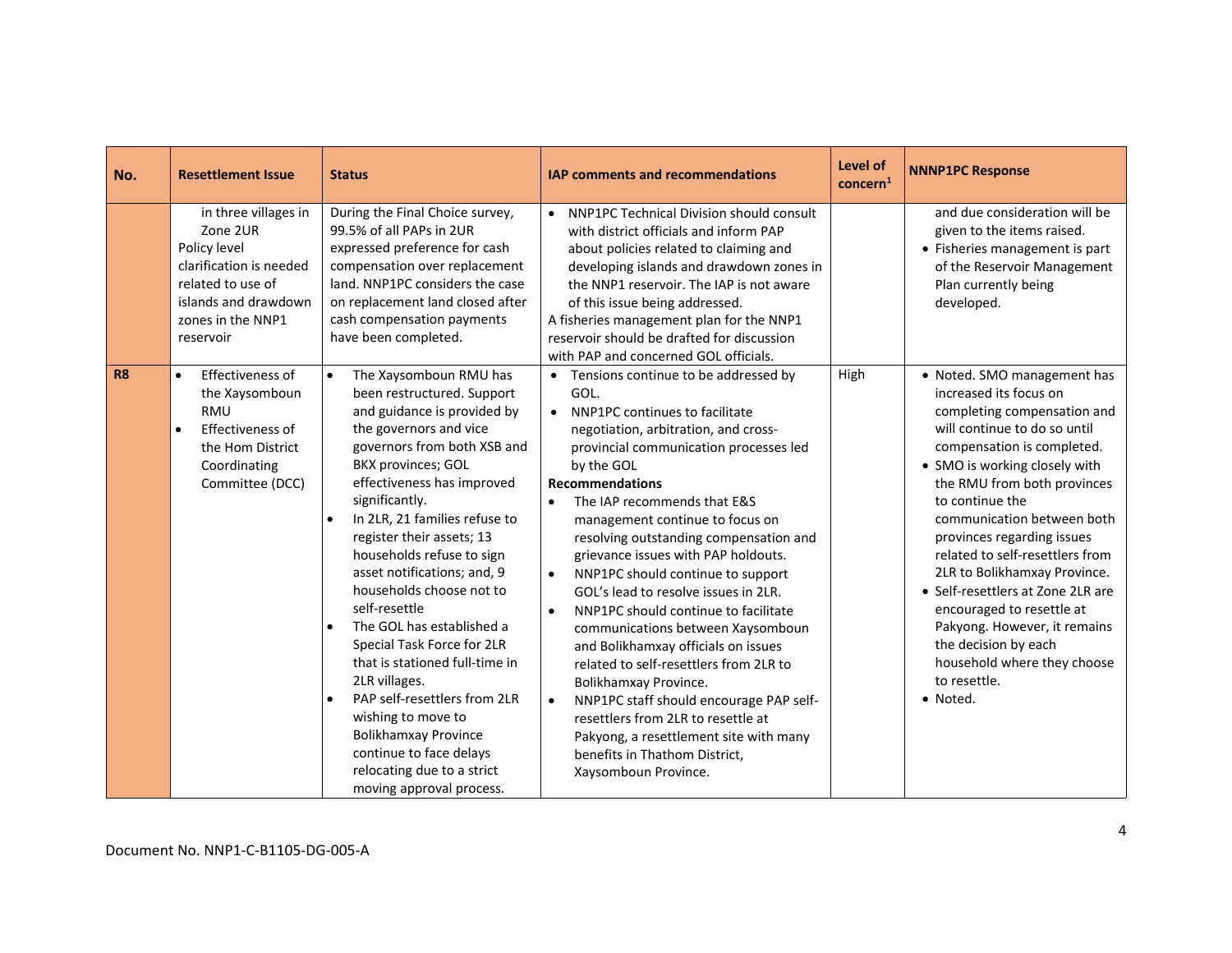| No.        | <b>Resettlement Issue</b>                                                                                                                                                                                                                                                              | <b>Status</b>                                                                                                                                                                                                                                                                                                                                                                                                                                                                                                                                                                                                                                                                                                                                                | <b>IAP comments and recommendations</b>                                                                                                                                                                                                                                                                                                                                                                                                                                                                                                                                                                    | Level of<br>concern <sup>1</sup> | <b>NNNP1PC Response</b>                                                                       |
|------------|----------------------------------------------------------------------------------------------------------------------------------------------------------------------------------------------------------------------------------------------------------------------------------------|--------------------------------------------------------------------------------------------------------------------------------------------------------------------------------------------------------------------------------------------------------------------------------------------------------------------------------------------------------------------------------------------------------------------------------------------------------------------------------------------------------------------------------------------------------------------------------------------------------------------------------------------------------------------------------------------------------------------------------------------------------------|------------------------------------------------------------------------------------------------------------------------------------------------------------------------------------------------------------------------------------------------------------------------------------------------------------------------------------------------------------------------------------------------------------------------------------------------------------------------------------------------------------------------------------------------------------------------------------------------------------|----------------------------------|-----------------------------------------------------------------------------------------------|
| <b>R10</b> | • Outstanding<br>grievances from PAP<br>at Ban Hatsaykham<br>(Zone 3)<br>• Outstanding<br>grievances from Hat<br>Gniun (Zone 5)<br>Significantly delayed<br>compensation<br>payments and slow<br>resolution of PAP<br>grievances continue to<br>cause tension in Zone<br>5 and at HSRA | Financial support to the RMUs<br>and PRLRC continues to facilitate<br>mobilization of GOL resources.<br>Reported by NNP1PC in mid-<br>November 2017<br>Zone 3:38 HHs resettlers $+1$<br>$\bullet$<br>non-resettler:<br>Compensation of<br>$\circ$<br>inundated area and<br>HSRA: Completed<br>except 2 hh who do not<br>accept compensation<br>policy No. 192;<br>Compensation of 18<br>$\Omega$<br>self-resettler hh for land<br>outside the inundated<br>but inaccessible because<br>of reservoir and HSRA:<br>Completed except 2 hh<br>who do not accept<br>compensation<br>Zone 5: 94 hh affected by<br>$\bullet$<br>land acquisition for HSRA:<br>Completed<br>$\circ$<br>2 hh pending during last IAP visit<br>received compensation in August<br>2017 | The IAP recommends that NNP1PC operate as<br>a clearing house to review self-resettlement<br>plans before the plans are submitted to RMU.<br>Although the IAP believes that the situation is<br>significantly improved, quiet confrontation<br>continues that cause tension and stifles<br>enthusiasm of resettlers at HSRA.<br><b>Recommendations</b><br>The IAP recommends that NNP1PC encourage<br>the BKX RMU to allocate some unimpacted<br>land above 179 m.a.s.l in Zone 3, to Zone 5<br>PAP, for which resettlers to HSRA and self-<br>resettlers already have been compensated by<br>the Project. | Low                              | • Noted. NNP1PC will bring the<br>suggestion from the IAP to the<br>relevant GOL authorities. |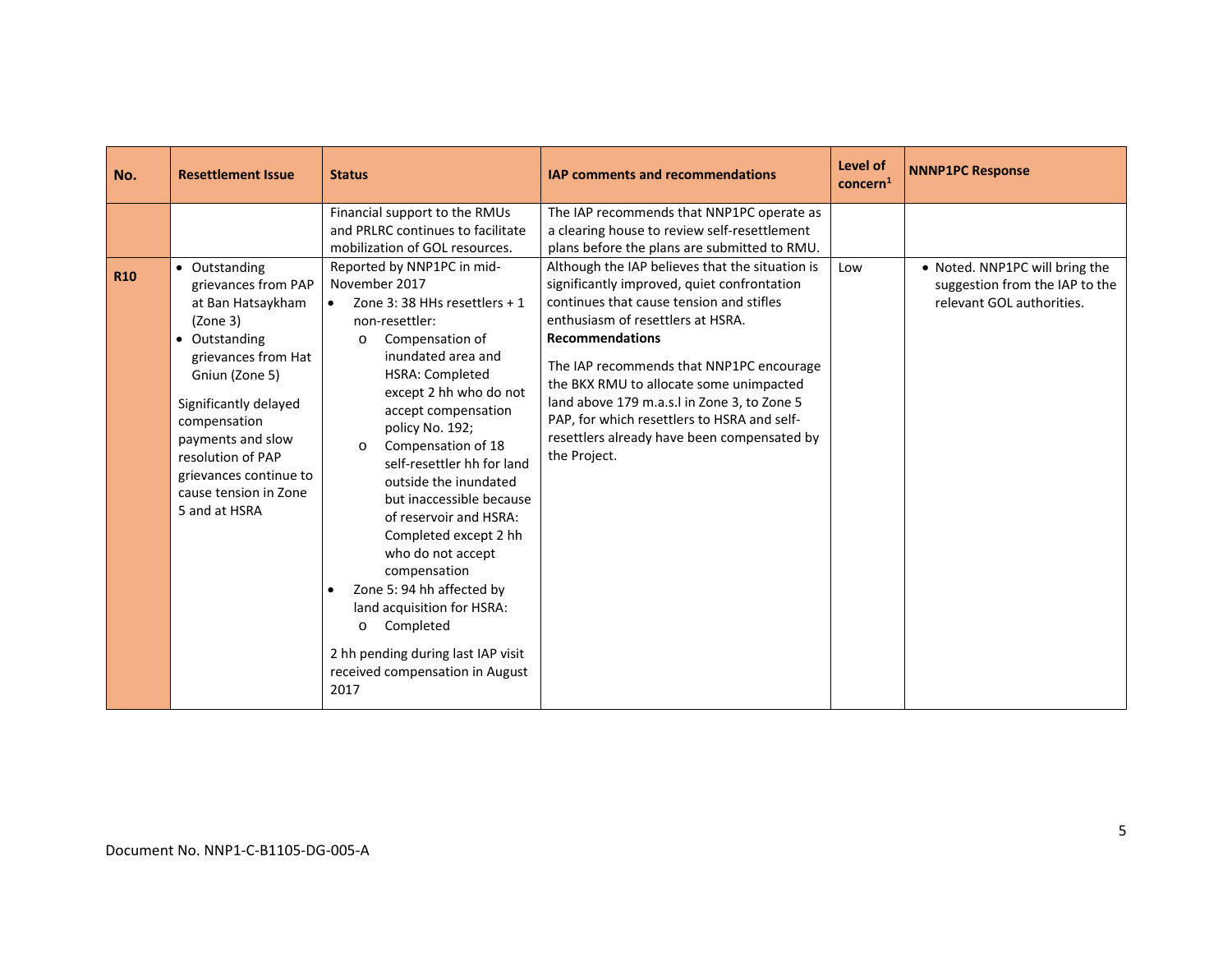| No.        | <b>Resettlement Issue</b>                                                                                                                                                                                                                                                                                        | <b>Status</b>                                                                                                                                                                                                                                                                                                                                                                                                                                                                                                          | <b>IAP comments and recommendations</b>                                                                                                                                                                                                                                                                                                                                                                                                                                                                                                                                                | <b>Level of</b><br>concern <sup>1</sup> | <b>NNNP1PC Response</b>                                                                                                                                                                                                                                                                                                                                                                                                                                                                                    |
|------------|------------------------------------------------------------------------------------------------------------------------------------------------------------------------------------------------------------------------------------------------------------------------------------------------------------------|------------------------------------------------------------------------------------------------------------------------------------------------------------------------------------------------------------------------------------------------------------------------------------------------------------------------------------------------------------------------------------------------------------------------------------------------------------------------------------------------------------------------|----------------------------------------------------------------------------------------------------------------------------------------------------------------------------------------------------------------------------------------------------------------------------------------------------------------------------------------------------------------------------------------------------------------------------------------------------------------------------------------------------------------------------------------------------------------------------------------|-----------------------------------------|------------------------------------------------------------------------------------------------------------------------------------------------------------------------------------------------------------------------------------------------------------------------------------------------------------------------------------------------------------------------------------------------------------------------------------------------------------------------------------------------------------|
| <b>R11</b> | Quality of life and<br>livelihood restoration<br>of self-resettler<br>households in the<br>Project Area                                                                                                                                                                                                          | Many self-resettlers from<br>$\bullet$<br>Zone 2LR have received large<br>amounts of compensation.<br>Rarely having had so much<br>money, they have joined the<br>ranks of consumerism with<br>enthusiasm. Traditional<br>livelihood patterns are no<br>longer attractive. Social<br>issues derived from non-<br>traditional lifestyles and<br>behavior are likely to emerge.<br>NNP1PC has committed to<br>implementing program to<br>monitor the long-term<br>development of self-resettlers in<br>the project area. | NNP1PC is obligated by the CA and<br>REDP to assist all PAP entitled to<br>income restoration and rehabilitation<br>to meet target net incomes (see<br>Appendix 7of the CA).<br><b>Recommendations</b><br>The IAP recommends that NNP1PC consider<br>using some post-COD community<br>development funds to assist disadvantaged<br>and vulnerable self-resettlers.                                                                                                                                                                                                                     | Medium                                  | • Noted. As responded to R4,<br>NNP1PC will be working<br>closely with the relevant GOL<br>departments on the<br>mechanisms for the allocating<br>of the Community<br>Development Funds, made<br>available post COD. The<br>recommendation made by the<br>IAP will be included for<br>consideration into this<br>mechanism.                                                                                                                                                                                |
| <b>R12</b> | Loss of common<br>resources by villages<br>in Zone 4 and Zone 5:<br>loss of clean water in<br>the Nam Ngiep, for<br>household use,<br>livestock, and loss of<br>fisheries; resulting<br>from flushing of<br>sediment from the<br>NNP1 re-regulating<br>dam that was<br>impacted by collapse<br>of the Nam Ao Dam | The Nam Ao earthen dam<br>$\bullet$<br>collapsed on 11September<br>2017.<br>Massive amounts of<br>$\bullet$<br>sediment were deposited<br>behind the NNP1 re-<br>regulating dam.<br>NNP1PC reports that about 1/2<br>$\bullet$<br>of the sediment was flushed<br>out from behind the dam<br>and released downstream<br>into the Nam Ngiep river,<br>with permission from GOL<br>NNP1PC reports that 1/2 of the<br>$\bullet$<br>sediment deposited remains<br>behind the re-regulating dam                              | The IAP recommends that NNP1PC<br>consider taking legal action against<br>Nam Ao owners to obtain funds that<br>would be paid to PAP in downstream<br>villages along the Nam Ngiep (Group<br>3 and 4 villages -- Hat Gniun,<br>Somseun, Nampa; Zones 4 and 5) for<br>losses: fisheries, potentially for<br>livestock; and, for water resources<br>development - additional deep-<br>water wells to off-set the un-usability<br>of Nam Ngiep by households and<br>livestock.<br>The IAP recommends that NNP1PC<br>the Cumulative<br>review<br>Impacts<br>Assessment (CIA) in the EIA to | High                                    | • The flushing of the re-<br>regulation reservoir did not<br>cause any significant impacts<br>on fisheries or water supply.<br>• NNP1PC has prepared and<br>submitted the Nam Ao Dam<br>Break Damage Report to GOL.<br>Taking legal action is likely to<br>be a futile endeavor.<br>• NNP1PC does not intent to<br>carry out any additional<br>flushing of sediments from the<br>re-regulation reservoir.<br>• NNP1PC will carry out its own<br>studies and investigations to<br>assess potential risks of |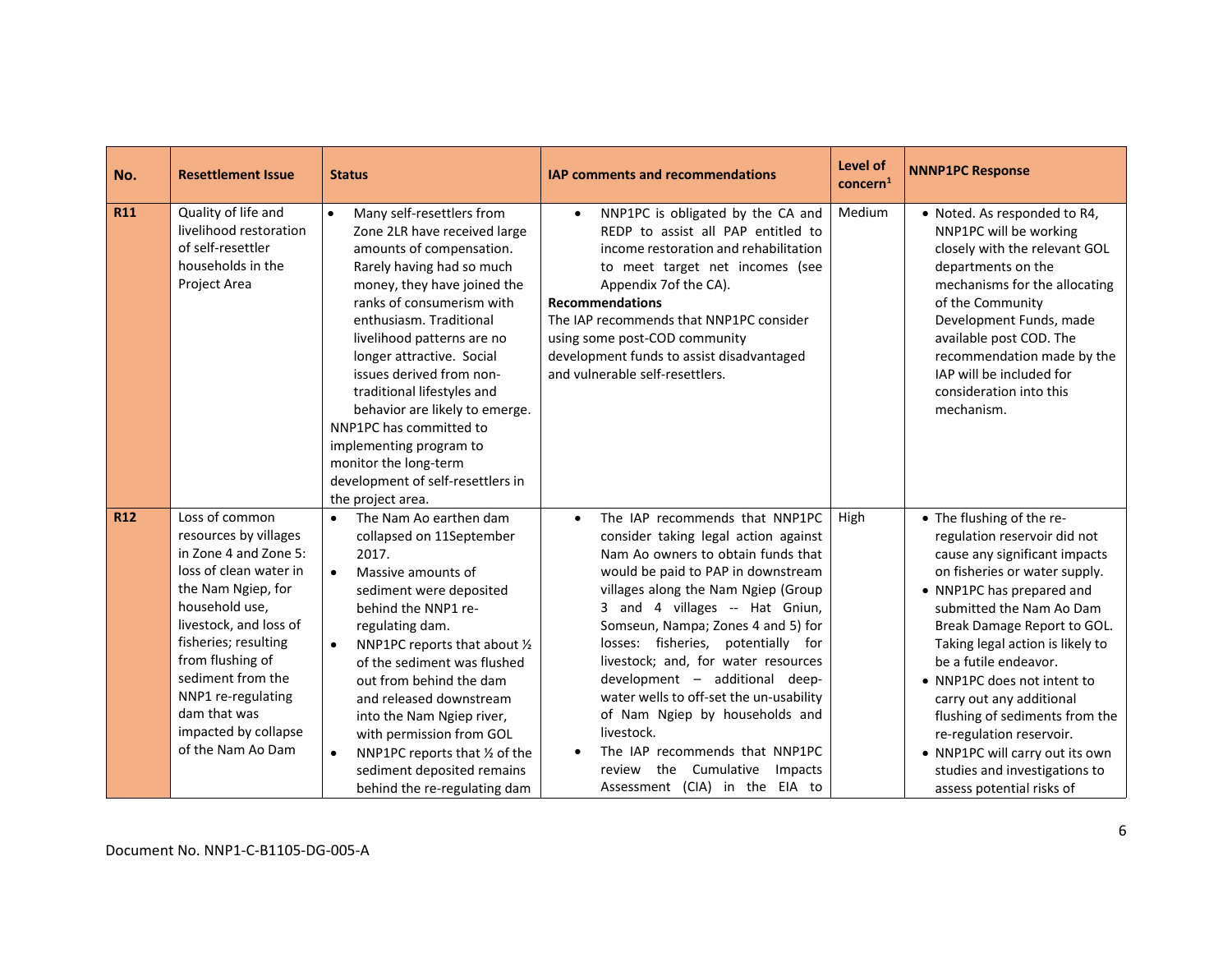| No. | <b>Resettlement Issue</b>                                                                                                                                                                   | <b>Status</b>                                                                                                                                                                                                                                                                                                                                                                                                                                                                                                                                                                                                                               | <b>IAP comments and recommendations</b>                                                                                                                                                                                                                                                                                                                                                                                                                                                                                                                                                                                                                                                                                                                                                                                                                                                                                                                                                                                                                          | Level of<br>concern <sup>1</sup> | <b>NNNP1PC Response</b>                                                                                                                                                                                                                                                                                                                                                                                                                                                                                        |
|-----|---------------------------------------------------------------------------------------------------------------------------------------------------------------------------------------------|---------------------------------------------------------------------------------------------------------------------------------------------------------------------------------------------------------------------------------------------------------------------------------------------------------------------------------------------------------------------------------------------------------------------------------------------------------------------------------------------------------------------------------------------------------------------------------------------------------------------------------------------|------------------------------------------------------------------------------------------------------------------------------------------------------------------------------------------------------------------------------------------------------------------------------------------------------------------------------------------------------------------------------------------------------------------------------------------------------------------------------------------------------------------------------------------------------------------------------------------------------------------------------------------------------------------------------------------------------------------------------------------------------------------------------------------------------------------------------------------------------------------------------------------------------------------------------------------------------------------------------------------------------------------------------------------------------------------|----------------------------------|----------------------------------------------------------------------------------------------------------------------------------------------------------------------------------------------------------------------------------------------------------------------------------------------------------------------------------------------------------------------------------------------------------------------------------------------------------------------------------------------------------------|
|     | No assessment of<br>potential impacts from<br>release of sediment<br>into the Nam Ngiep<br>river was undertaken<br>before the flushing of<br>sediment from the<br>NNP1 re-regulating<br>dam | PAP in downstream villages<br>$\bullet$<br>along the Nam Ngiep (Group<br>3 and 4 villages -- Hat Gniun,<br>Somseun, Nampa; Zones 4<br>and 5) reported:<br>A fish-kill (fish die off) in the<br>$\bullet$<br>Nam Ngiep for 3-4 days<br>following collapse of the<br>Nam Ao Dam as reported in<br>the NNP1 Nam Ao Dam<br>Break Damage Report, 13<br>October 2017.<br>Continuation of turbid water<br>$\bullet$<br>for several days after the dam<br>break left the Nam Ngiep<br>unusable as a water source<br>for household use and<br>livestock drinking water; and,<br>insufficient fish for PAP<br>whose livelihood depend on<br>fisheries | determine if it needs updating; and,<br>coordinate with other hydropower<br>and mining projects in the NNP basin<br>to engage suitable specialists to<br>prepare a more comprehensive CIA<br>taking into consideration recent<br>authorized<br>unauthorized<br>and<br>developments in the Nam Ngiep<br>basin.<br>The IAP recommends that NNP1PC<br>intensify and accelerate its social,<br>livelihood<br>economic,<br>and<br>development<br>activities<br>in<br>downstream villages along the Nam<br>Ngiep (Group 3 and 4 villages -- Hat<br>Gniun, Somseun, Nampa; Zones 4<br>and 5); to offset the significant<br>negative impacts on these villages,<br>including loss of fisheries livelihood,<br>loss of water for livestock, and loss of<br>water for household use.<br>The IAP recommends that additional<br>$\bullet$<br>flushing of sediment from the NNP1<br>re-regulating<br>dam<br>should<br>be<br>preceded by a thorough social and<br>environmental impacts assessment<br>that should include a detailed plan to<br>implement mitigation measures. |                                  | impacts caused by other<br>existing or likely future<br>projects. This will be done in<br>the context of the watershed<br>management activities and<br>will involve relevant<br>government organizations and<br>will include establishing<br>systems and procedures for<br>cooperation with other<br>relevant projects in the basin.<br>• The construction of waters<br>supply systems in the<br>downstream communities is<br>on schedule to be completed<br>prior to the impounding of the<br>main reservoir. |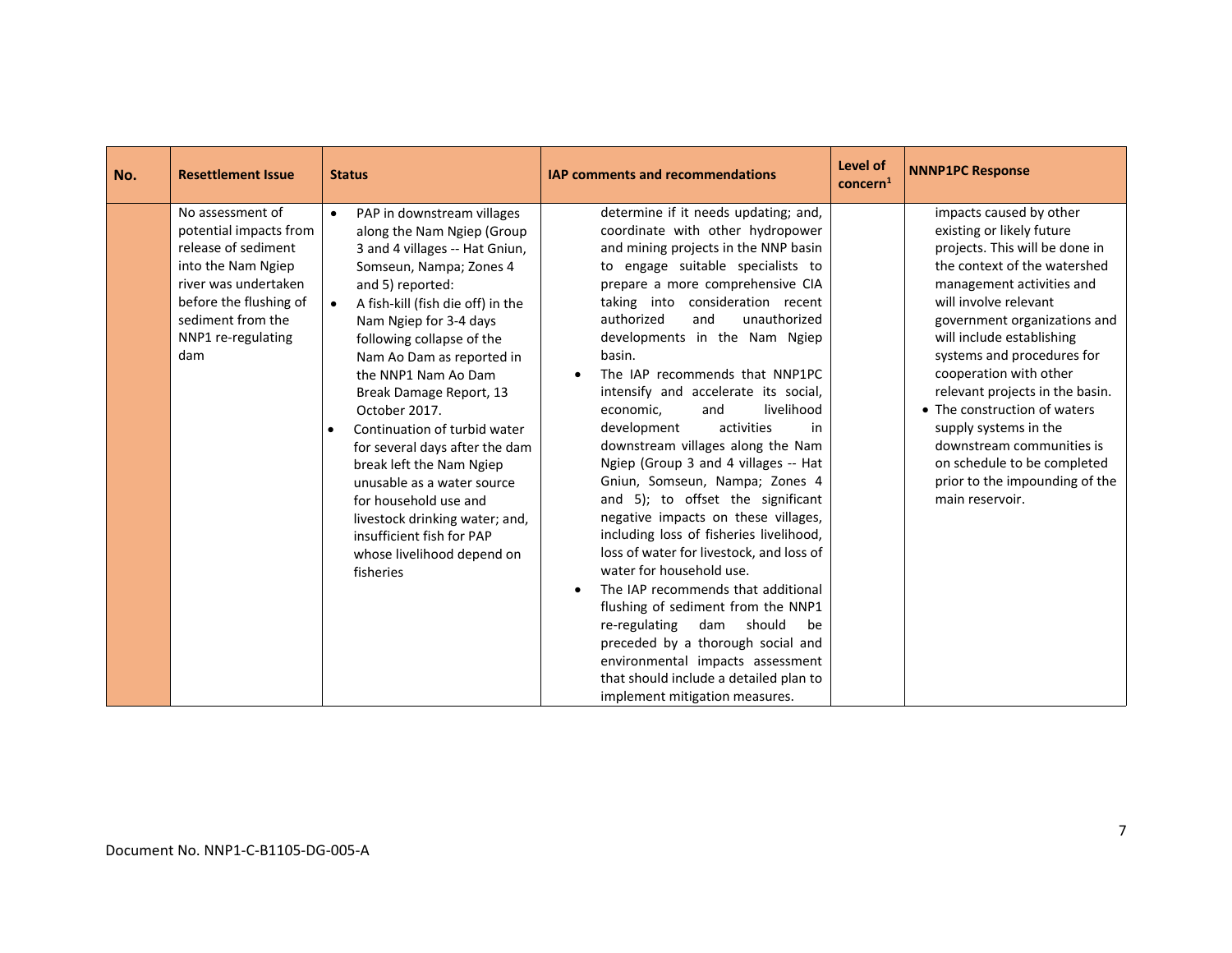| No.            | Indigenous Peoples'<br><b>Issue</b>                            | <b>Status</b>                                                                                                                                                                                                                                                                                                                                                                                                                                                                                                                                                                                                                                                                                                                                                                                                              | <b>IAP comments and recommendations</b>                                                                                                                                  | Level of<br>concern <sup>2</sup> | <b>NNNP1PC Response</b>                                                                                                                                                                                                       |
|----------------|----------------------------------------------------------------|----------------------------------------------------------------------------------------------------------------------------------------------------------------------------------------------------------------------------------------------------------------------------------------------------------------------------------------------------------------------------------------------------------------------------------------------------------------------------------------------------------------------------------------------------------------------------------------------------------------------------------------------------------------------------------------------------------------------------------------------------------------------------------------------------------------------------|--------------------------------------------------------------------------------------------------------------------------------------------------------------------------|----------------------------------|-------------------------------------------------------------------------------------------------------------------------------------------------------------------------------------------------------------------------------|
| S <sub>1</sub> | Livelihood<br>Programs<br>Agricultural products<br>and markets | According to PAP of Ban Pou, and<br>Ban Phiengta, Zone 2UR, they<br>raise frogs, fish, ducks, and grow<br>vegetables. They appreciate<br>these livelihood programs. They<br>gain several millions kip per year<br>per family, whereas the IP Hmong<br>PAP who chose self-resettlement<br>to Thaviengxay, Zone 2UR,<br>requested the Project to provide<br>and support them about fruit<br>seedling and vegetable seeds to<br>plant in the village, so they can<br>feed their families. They also<br>require handicrafts and<br>marketing training. According<br>PAP in Ban Pakyong, Zone 2UR,<br>they require fish and frog raising<br>and vegetable growing, as well as<br>handicraft activities and<br>marketing training. According to<br>PAP in HSRA, Zone 3, they require<br>marketing training and market<br>places. | Recommendation<br>The IAP recommends that the Project<br>should continue to support PAP to improve<br>their quality of life and to maintain the<br>image of the Project. | High                             | · Noted. NNP1 will continue its<br>Livelihood program in 2018<br>and expand the Livelihood<br>team with a team dedicated to<br>reaching out to Self-Resettlers.<br>Recruitment for the new<br>positions is ongoing in Q1-2018 |
| S <sub>2</sub> | Hmong graves                                                   | • There remain 9 IP Hmong                                                                                                                                                                                                                                                                                                                                                                                                                                                                                                                                                                                                                                                                                                                                                                                                  | <b>Recommendations:</b>                                                                                                                                                  | Very High                        | • Noted                                                                                                                                                                                                                       |
|                | removal and<br>compensation                                    | graves in Ban Namyouak of<br>Zone 2LR that are unresolved                                                                                                                                                                                                                                                                                                                                                                                                                                                                                                                                                                                                                                                                                                                                                                  | The IAP supports GOL and NNP1PC<br>solutions for this issue.                                                                                                             |                                  |                                                                                                                                                                                                                               |
|                |                                                                | because 7 households still                                                                                                                                                                                                                                                                                                                                                                                                                                                                                                                                                                                                                                                                                                                                                                                                 |                                                                                                                                                                          |                                  |                                                                                                                                                                                                                               |

## Summary of Indigenous Peoples' Issues

<sup>&</sup>lt;sup>2</sup> Level of Concern: Low - action recommended within 6 months; Medium - action recommended within 1-2 months; Urgent/Very High/High - immediate action recommended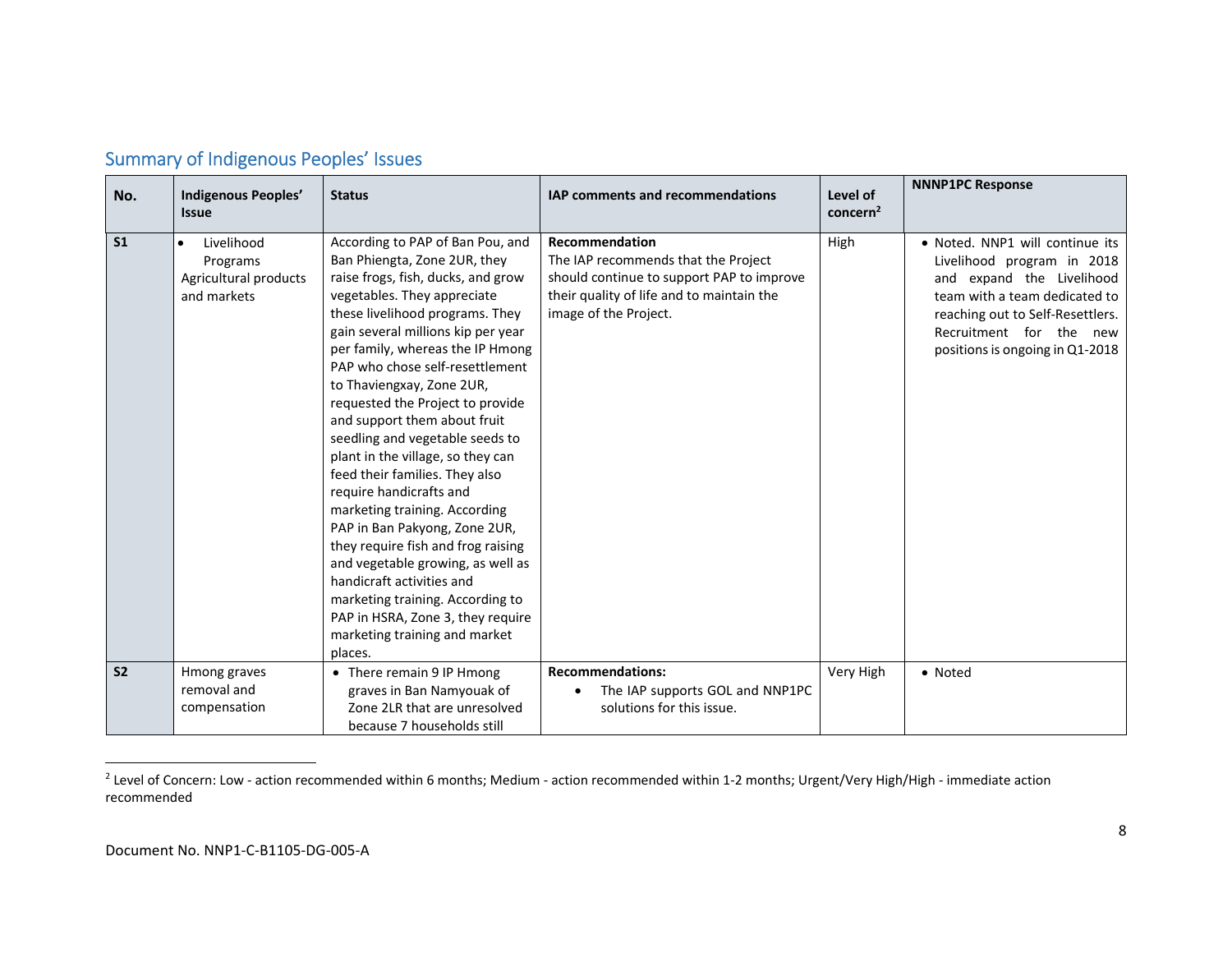| No. | Indigenous Peoples'<br><b>Issue</b> | <b>Status</b>                                         | <b>IAP comments and recommendations</b>                                                                                                                                                             | Level of<br>concern <sup>2</sup> | <b>NNNP1PC Response</b> |
|-----|-------------------------------------|-------------------------------------------------------|-----------------------------------------------------------------------------------------------------------------------------------------------------------------------------------------------------|----------------------------------|-------------------------|
|     |                                     | refuse to allow asset<br>registration by the Project. | collaboration,<br>Communication,<br>cooperation, and soft strategies<br>should continue to be used with the<br>7 PAP hold-out households.<br>Any strong measures with the PAP should<br>be avoided. |                                  |                         |

## Summary of Social Issues

| No.            | Social Issue                                                                                                                              | <b>Status</b>                                                                                                                                                                                                                                                                                             | <b>IAP comments and recommendations</b>                                                                                              | Level of<br>concern <sup>3</sup> | <b>NNNP1PC Response</b>                                                                                                                                                                                                                                                               |
|----------------|-------------------------------------------------------------------------------------------------------------------------------------------|-----------------------------------------------------------------------------------------------------------------------------------------------------------------------------------------------------------------------------------------------------------------------------------------------------------|--------------------------------------------------------------------------------------------------------------------------------------|----------------------------------|---------------------------------------------------------------------------------------------------------------------------------------------------------------------------------------------------------------------------------------------------------------------------------------|
| <b>S4</b>      | Food security is the most<br>important issue for IP<br>Hmong at all sites. Rice is<br>the most important staple<br>food for the IP Hmong. | During the 10th site visit, PAP<br>resettlers in HSRA, Zone 3, the<br>self-resettlers in Thaviengxay,<br>Zone 2UR and self-resettlers in<br>Pakyong, Thathom District, still<br>requested rice support (in cash)<br>from the Project. They<br>complained about the delay of<br>the rice support payments. | Recommendation<br>Rice support (in cash) should be provided<br>to the PAP quickly since many PAP cannot<br>grow rice this year.      | Very High                        | • Noted. Rice support in cash<br>provided<br>after<br>Self<br>is.<br>Resettlers have<br>informed<br>they<br>the<br>project<br>have<br>their<br>resettled<br>to<br>new<br>location.<br>self-<br>Some<br>resettlers are in transition<br>between their old village<br>and new location. |
| S <sub>5</sub> | Dust in the villages                                                                                                                      | The 10th site visit was<br>undertaken at the end of the<br>wet season and dust was not a<br>problem in the sites.                                                                                                                                                                                         |                                                                                                                                      | Low                              |                                                                                                                                                                                                                                                                                       |
| S <sub>6</sub> | Drug abuse, prostitution,<br>crime, etc. in Zone 3.                                                                                       | According to Bolikhan District<br>authorities: drug abuse is a<br>global issue. The situation in<br>Bolikhan District (including                                                                                                                                                                          | Recommendation<br>The IAP recommends that NNP1PC<br>collaborate and cooperate with local<br>administration and health authorities to | High                             | NNP1PC<br>will<br>• Noted.<br>continue its camp- followers<br>program throughout 2018,<br>working<br>closely<br>together                                                                                                                                                              |

 $3$  Level of Concern: Low - action recommended within 6 months; Medium - action recommended within 1-2 months; Urgent/Very High/High - immediate action recommended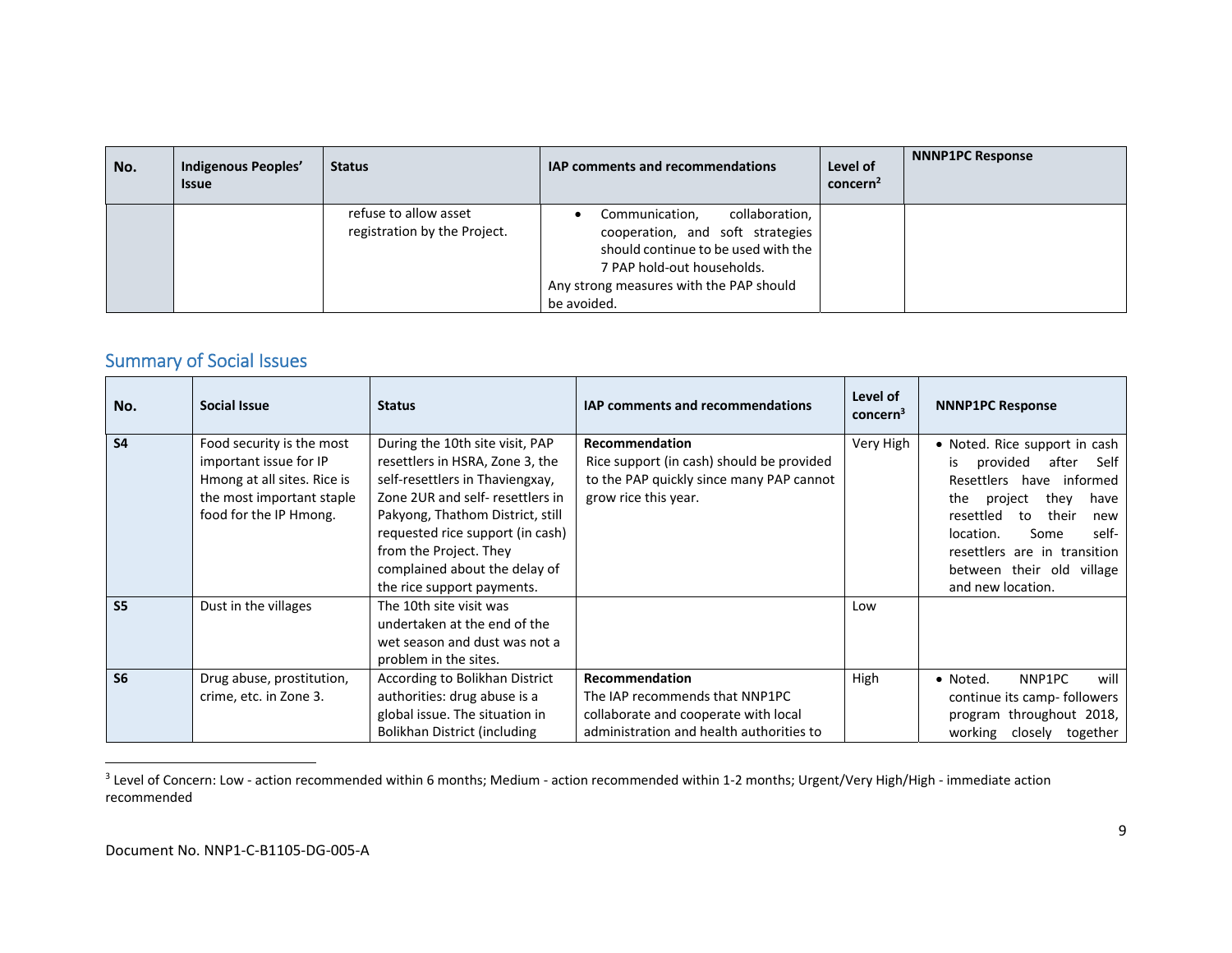| No.       | <b>Social Issue</b>                         | <b>Status</b>                                                                                                                                                                                                                                                                                                                                                                                                                                                                                              | <b>IAP comments and recommendations</b>                                                                                                                                                                                                                                                                                   | Level of<br>concern <sup>3</sup> | <b>NNNP1PC Response</b>                                                                                     |
|-----------|---------------------------------------------|------------------------------------------------------------------------------------------------------------------------------------------------------------------------------------------------------------------------------------------------------------------------------------------------------------------------------------------------------------------------------------------------------------------------------------------------------------------------------------------------------------|---------------------------------------------------------------------------------------------------------------------------------------------------------------------------------------------------------------------------------------------------------------------------------------------------------------------------|----------------------------------|-------------------------------------------------------------------------------------------------------------|
|           |                                             | HSRA and Zone 3) is under<br>control. The GOL focus on<br>strengthening families as a<br>crucial social unit to tackle drug<br>abuse and protect family<br>members first. If the family<br>cannot deal with the issue,<br>then the GOL will intervene.<br>The IAP observed and was<br>informed that some PAP at<br>HSRA use drugs and have<br>created problems among PAP<br>and with NNP1PC as well.                                                                                                       | address drug issues. Education in schools<br>and training outside of schools for PAP is<br>required. Lao laws to control drugs should<br>be strictly enforced and complied.                                                                                                                                               |                                  | with the Police based in the<br>Hat Gniun police station to<br>support the GOL to address<br>the situation. |
| <b>S7</b> | Compensation and unit<br>compensation rates | During the 10 <sup>th</sup> site visit, asset<br>compensation had been paid to<br>most PAP. The priority concern<br>is the 7 households in Zone 2LR,<br>Hom District, who refuse to<br>engage with the Project, and<br>PAP waiting for compensation<br>following resolution of<br>grievances. According RMU,<br>NNP1PC will accelerate<br>payment of outstanding<br>compensation. PAP are<br>expected to move out from the<br>sites as soon as possible; prior<br>to the impounding date on 1<br>May 2018. | Recommendation<br>The IAP recommends that NNP1PC and<br>the GOL discuss and seek better solutions<br>in consultation with 7 PAP households in<br>Ban Namyouak, Zone 2LR. Any strong-arm<br>measures should be avoided. NNP1PC<br>should accelerate the remain<br>compensation payments so PAP can move<br>out from sites. | Very High                        | • Noted.                                                                                                    |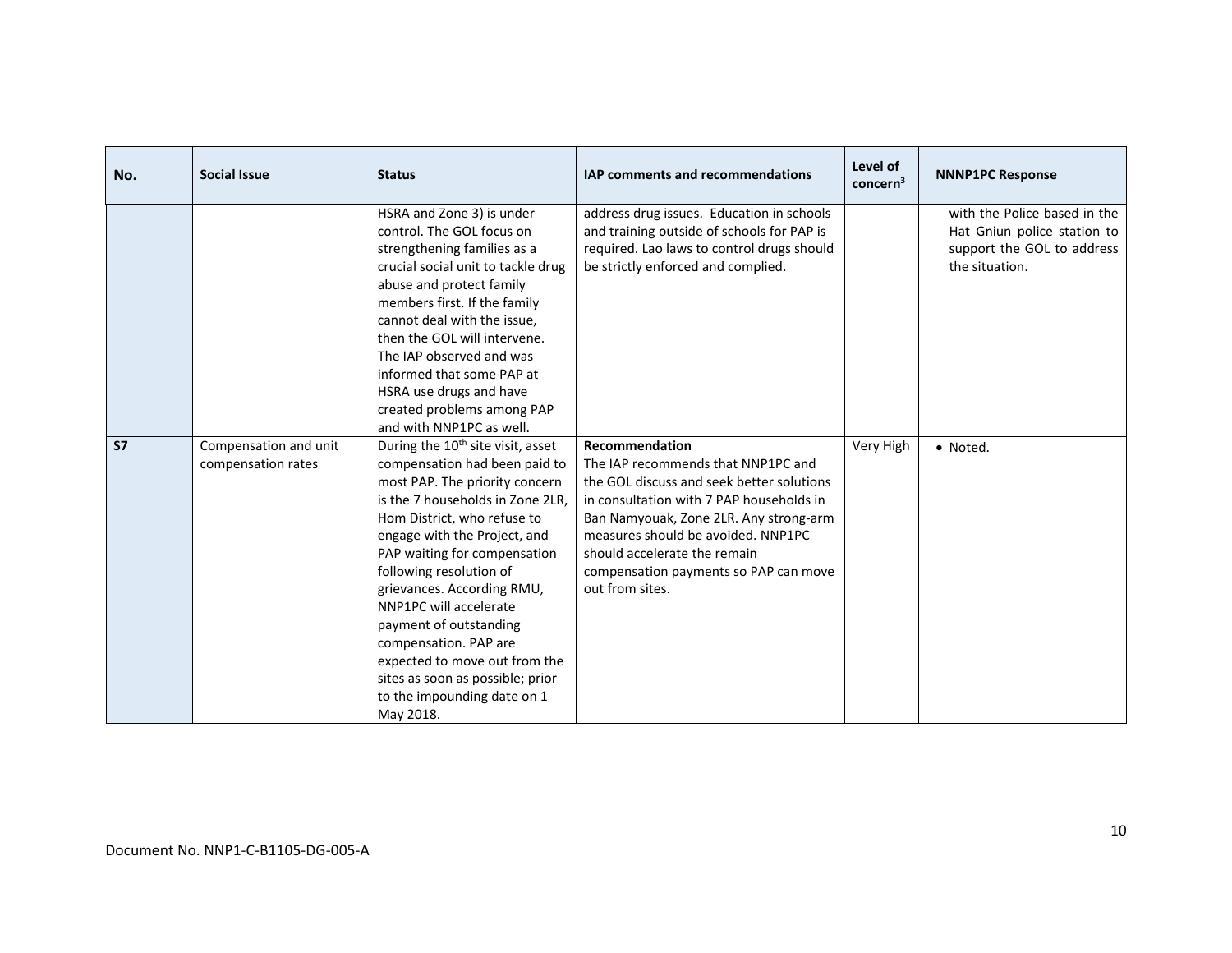| No.            | <b>Social Issue</b> | <b>Status</b>                                                                                                                                                                                                                                                                                                                                                                                                                                                                                                   | <b>IAP comments and recommendations</b>                                                                                                                                                                                                                                                                                                                                                                                                                                                                                                                                                                                                                                                                                                                                                                                                                                                                                                                                                                                                                                                                                                                                                                                                             | Level of<br>concern <sup>3</sup> | <b>NNNP1PC Response</b>                                                                                                                                                                                                                                     |
|----------------|---------------------|-----------------------------------------------------------------------------------------------------------------------------------------------------------------------------------------------------------------------------------------------------------------------------------------------------------------------------------------------------------------------------------------------------------------------------------------------------------------------------------------------------------------|-----------------------------------------------------------------------------------------------------------------------------------------------------------------------------------------------------------------------------------------------------------------------------------------------------------------------------------------------------------------------------------------------------------------------------------------------------------------------------------------------------------------------------------------------------------------------------------------------------------------------------------------------------------------------------------------------------------------------------------------------------------------------------------------------------------------------------------------------------------------------------------------------------------------------------------------------------------------------------------------------------------------------------------------------------------------------------------------------------------------------------------------------------------------------------------------------------------------------------------------------------|----------------------------------|-------------------------------------------------------------------------------------------------------------------------------------------------------------------------------------------------------------------------------------------------------------|
| S <sub>8</sub> | <b>HSRA</b>         | Currently, 80 households<br>$\bullet$<br>(86 families with 509 PAP)<br>from all Zones have moved<br>to HSRA, Zone 3, Bolikhan<br>District, Bolikhamxay<br>Province.<br>Some PAP complain about<br>house roofs and windows.<br>Some PAP complain about<br>floors of their houses;<br>floors are too low and<br>create problems in the wet<br>season.<br>Some PAP complain about<br>land fill in home plots; soil<br>is of poor quality.<br>Dust in HSRA will become an<br>important issue in the near<br>future. | PAP are satisfied with HSRA because<br>$\bullet$<br>the Project provides houses,<br>infrastructure, facilities, schools, a<br>health center, and good soil.<br>PAP are satisfied with rice yields;<br>$\bullet$<br>using some fertilizer in their paddy<br>land and saying that paddy land will<br>be improved year by year. This<br>ensures that lives in HSRA will be<br>better in the future.<br>The biggest concern for PAP in HSRA is<br>$\bullet$<br>land disputes with Hat Gniun villagers<br>who come to HSRA to reclaim old<br>lands. PAP are threatened not to use<br>allocated land in HSRA. PAP are not<br>confident on their land in HSRA. They<br>believe that after the end of the<br>Project, Hat Gniun villagers will return<br>to claim their old lands. This has<br>created insecurity and conflict<br>between the PAP and Hat Gniun<br>villagers. Mr. Su Vaj (PAP from<br>Sopphuane, Zone 2LR) who moved to<br>HSRA 3 months ago decided to choose<br>self-resettlement back to Phalavaek,<br>Hom District because of this issue.<br>According to Mr. Tu Xiong (PAP from<br>Hatsaykham, Zone 3), there will be<br>conflict between PAP and Hat Gniun<br>villagers after termination of the<br>Project because of land disputes. | Very High                        | • Enforcement of the Lao law<br>is the sole prerogative of the<br>of<br>Government<br>Laos.<br>NNP1PC will continue to<br>work closely with the DCC<br>and RMU to solve the issue<br>of encroachment into the<br>Phouhomxay Village by Hat<br>Gniun people. |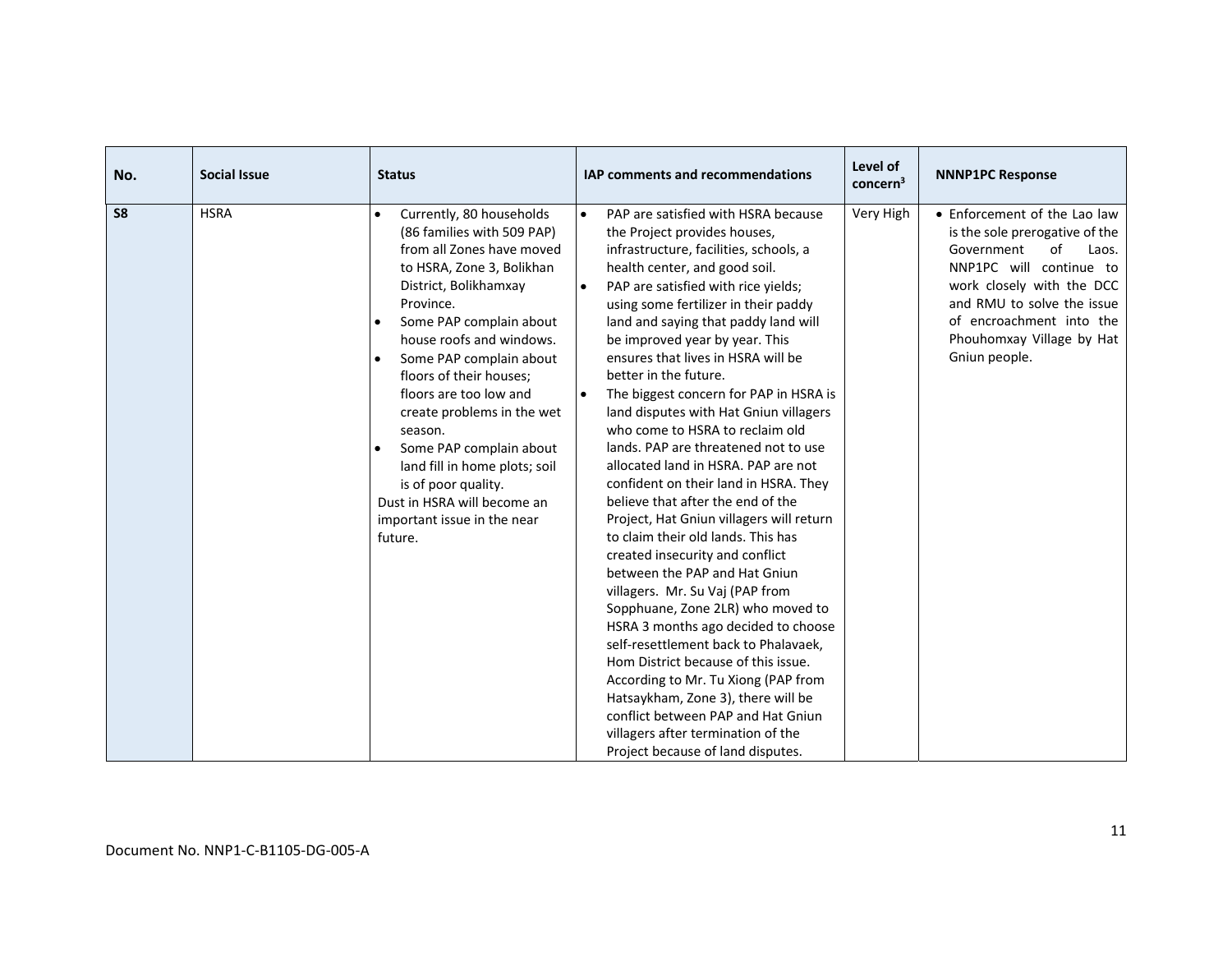| No.                           | <b>Social Issue</b> | <b>Status</b>                                                                                                                                                                                                                                                                                                                                                                                                                                                                                                                                                                                                                                                                                                                                  | <b>IAP comments and recommendations</b>                                                                                                                                                                                                                                                                                                                                                                                                                                                                                                                                                                                                                                                                                                                                                                              | Level of<br>concern <sup>3</sup> | <b>NNNP1PC Response</b>                                                                                                                                                                                                                                     |
|-------------------------------|---------------------|------------------------------------------------------------------------------------------------------------------------------------------------------------------------------------------------------------------------------------------------------------------------------------------------------------------------------------------------------------------------------------------------------------------------------------------------------------------------------------------------------------------------------------------------------------------------------------------------------------------------------------------------------------------------------------------------------------------------------------------------|----------------------------------------------------------------------------------------------------------------------------------------------------------------------------------------------------------------------------------------------------------------------------------------------------------------------------------------------------------------------------------------------------------------------------------------------------------------------------------------------------------------------------------------------------------------------------------------------------------------------------------------------------------------------------------------------------------------------------------------------------------------------------------------------------------------------|----------------------------------|-------------------------------------------------------------------------------------------------------------------------------------------------------------------------------------------------------------------------------------------------------------|
|                               |                     |                                                                                                                                                                                                                                                                                                                                                                                                                                                                                                                                                                                                                                                                                                                                                | A Special Task Force has been<br>appointed by the GOL to tackle this<br>issue by January 2018<br>Recommendation<br>The IAP strongly recommends that all<br>parties comply with the CA, otherwise the<br>issue will impact people at local and<br>national levels.                                                                                                                                                                                                                                                                                                                                                                                                                                                                                                                                                    |                                  |                                                                                                                                                                                                                                                             |
| S <sub>8</sub><br>(continued) | Self-resettlement   | IP Hmong in the 3 self-<br>$\bullet$<br>resettlement locations<br>visited by the IAP during<br>the site visit chose self-<br>resettlement because they<br>wanted to move closer to<br>access roads, markets,<br>better soils, and better<br>infrastructure; and, they<br>want to move closer to<br>their relatives.<br>They have bought paddy<br>$\bullet$<br>land, garden land, grazing<br>land, and now most of<br>them have built houses.<br>IP Hmong self-resettlers<br>$\bullet$<br>chose their own<br>resettlement sites. They<br>have spent a lot of money<br>on land and houses. Some<br>of them bought vehicles.<br>Whereas, some bought<br>small agricultural tractors.<br>These IP Hmong never<br>$\bullet$<br>learned to spend the | The IAP visited self-resettlers in 3<br>$\bullet$<br>villages: Thaviengxay and Pakyong<br>villages in Zone 2UR, Thathom District,<br>Xaysomboun Province; and<br>Phamouang village in Bolikhan District,<br>Bolikhamxay Province.<br>Recommendation<br>The IAP recommends the Project as<br>follows: (1) to provide occupational<br>training on fish raising, frog raising,<br>mushroom growing, fruit seedlings,<br>vegetable seeds, modern IP handicrafts<br>making, and marketing training, etc. for<br>the PAP in Pakyong, and Thaviengxay<br>villages, Zone 2UR, Thathom District,<br>Xaysomboun Province. (2) to teach/train<br>PAP IP Hmong to use their money<br>properly. The PAP are afraid of losing their<br>money and cannot get it back. The PAP<br>require lesson learned and occupational<br>skills. | Very High                        | • Noted. As stated in S1, NNP1<br>will continue its Livelihood<br>Program in 2018 and expand<br>the Livelihood team with a<br>team dedicated to reaching<br>Self-Resettlers.<br>out<br>to<br>Recruitment for the new<br>positions is ongoing in Q1-<br>2018 |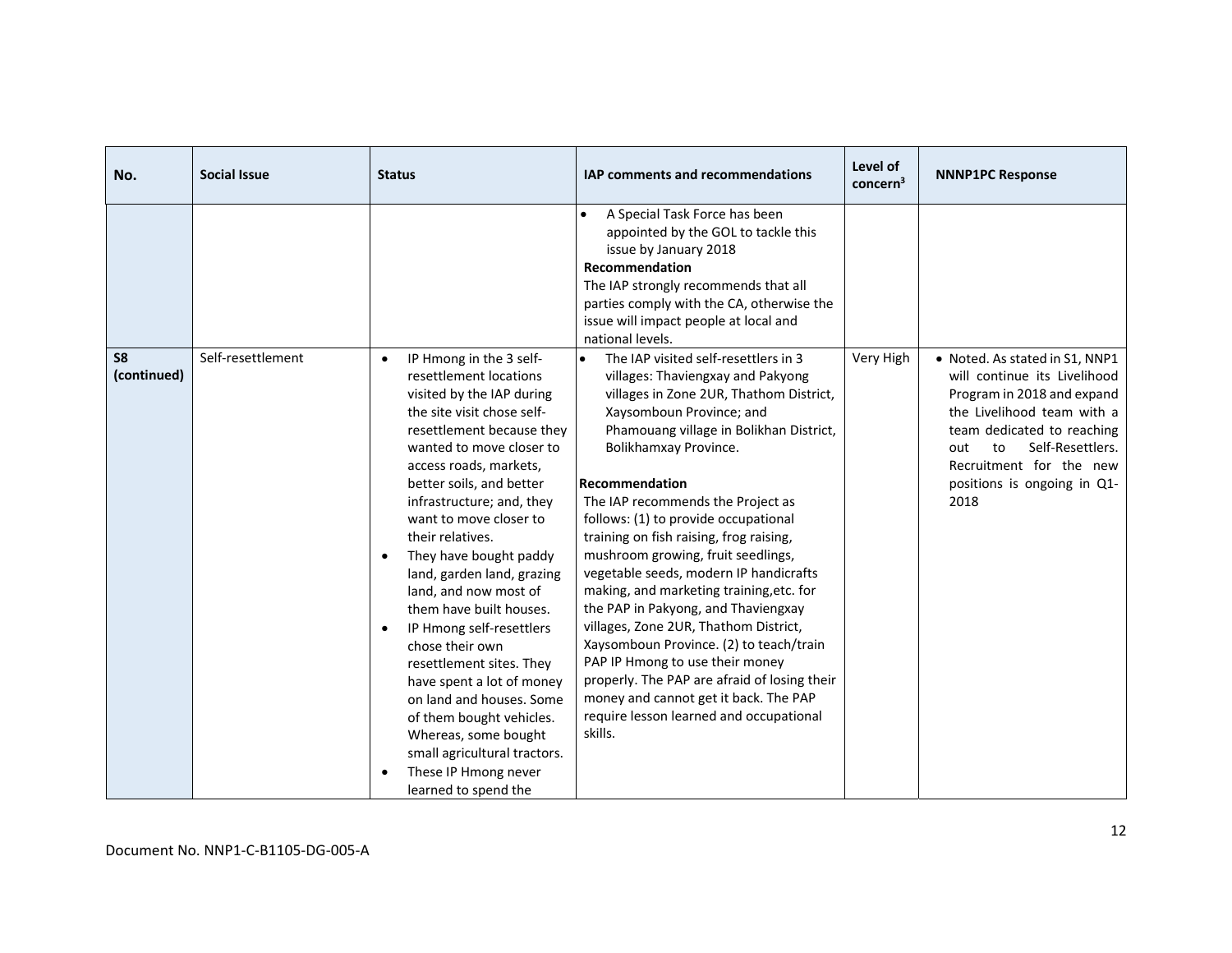| No.            | <b>Social Issue</b>                                                                                                         | <b>Status</b>                                                                                                                                                                                                                                                                                                                                                                                                                                                                                                                                                                                        | <b>IAP comments and recommendations</b>                                                                                                                                                                                                                                                                               | Level of<br>concern <sup>3</sup> | <b>NNNP1PC Response</b> |
|----------------|-----------------------------------------------------------------------------------------------------------------------------|------------------------------------------------------------------------------------------------------------------------------------------------------------------------------------------------------------------------------------------------------------------------------------------------------------------------------------------------------------------------------------------------------------------------------------------------------------------------------------------------------------------------------------------------------------------------------------------------------|-----------------------------------------------------------------------------------------------------------------------------------------------------------------------------------------------------------------------------------------------------------------------------------------------------------------------|----------------------------------|-------------------------|
|                |                                                                                                                             | money properly. They are<br>concerned about losing<br>money and they cannot<br>get the money back.<br>PAP in Pakyong and<br>$\bullet$<br>Thaviengxay need<br>occupational training on<br>livelihood programs: such<br>as fish raising, frog raising,<br>mushroom growing,<br>handicraft making, and<br>marketing training (how to<br>trade).<br>According to PAP, they are<br>$\bullet$<br>not used to modern<br>lifestyle in new locations,<br>lowland resettlement<br>areas, that everything<br>must depend on the<br>money. They say that they<br>are familiar in the Hmong<br>traditional style. |                                                                                                                                                                                                                                                                                                                       |                                  |                         |
| S <sub>9</sub> | In Zone 2LR in Ban<br>Namyouak: 7 PAP<br>households still refuse to<br>have their assets<br>registered with the<br>Project. | This 10 <sup>th</sup> site visit, the IAP did<br>not have a chance to meet the<br>7 hold-out households in Ban<br>Namyouak, Zone 2LR due to<br>security at the site. However, as<br>discussed with GOL and the<br>NNP1PC staff, resolving their<br>issues appears more positive.<br>These 7 households may cause<br>the delay of the Project.                                                                                                                                                                                                                                                        | <b>Recommendations:</b><br>The IAP recommends that legal and soft<br>strategies be used with the PAP 7<br>households. Communication and<br>collaboration among related organizations<br>to find solutions are most important and<br>are required. Any hard measures should<br>be avoided with the PAP in the Project. | Very High                        | • Noted                 |